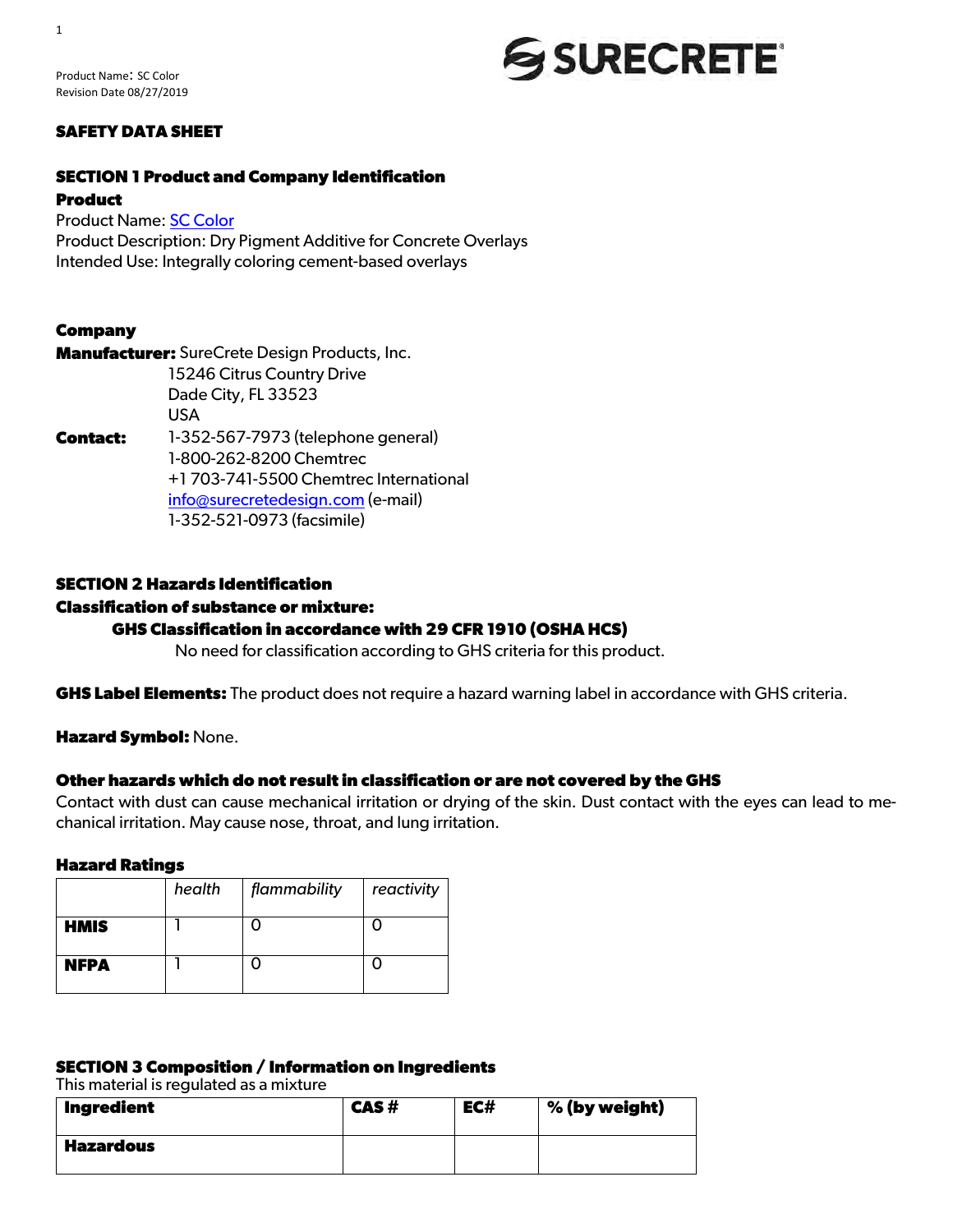Product Name: SC Color Revision Date 08/27/2019

| <b>Black pigment</b> | 1317-61-9           | <b>ND</b>       | $0 - 100\%$ |
|----------------------|---------------------|-----------------|-------------|
| Yellow pigment       | 51274-00-1          | <b>ND</b>       | $0 - 46%$   |
| Red pigment          | 1309-37-1           | <b>ND</b>       | $0 - 74%$   |
| <b>Green Pigment</b> | 1328-53-6           | <b>ND</b>       | $0 - 43%$   |
| <b>Blue Pigment</b>  | 147-14-8            | $\overline{ND}$ | $0 - 52%$   |
| Titanium Dioxide*    | 13463-67-7          | <b>ND</b>       | $0 - 35%$   |
|                      | <b>Trade secret</b> |                 | $<6\%$      |

The chemical identity and concentration or concentration ranges of all ingredients which are hazardous within the meaning of the GHS are present below their cut-off levels (i.e. <0.1% for reproductive toxicity, carcinogenicity and category 1 mutagenicity and <1% for all other hazard classes.) The exact percentage of composition has been withheld as a trade secret.

\* Based upon all available study results, DuPont scientists conclude that titanium dioxide will not cause lung cancer or chronic respiratory diseases in humans at concentrations experienced in the workplace. he exact percentage of composition has been withheld as a trade secret.

#### **SECTION 4 First Aid Measures**

**Eye contact:** Immediately flush eyes with plenty of water, occasionally lifting the upper and lower eyelids. Check for and remove any contact lenses. Get medical attention if irritation occurs.

**Inhalation:** Remove victim to fresh air and keep at rest in a position comfortable for breathing. Get medical attention if symptoms occur.

**Skin contact:** Flush contaminated skin with plenty of water. Remove contaminated clothing and shoes. Get medical attention if symptoms occur.

**Ingestion:** Wash out mouth with water. Remove victim to fresh air and keep at rest in a position comfortable for breathing. If material has been swallowed and the exposed person is conscious, give small quantities of water to drink. Do not induce vomiting unless directed to do so by medical personnel. Get medical attention of symptoms occur.

#### **Potential acute health effects**

**Eye contact:** May cause mechanical irritation (abrasion). **Inhalation:** May cause mechanical irritation (abrasion). **Skin contact:** May cause mechanical irritation (abrasion). **Ingestion:** No known significant effects or critical hazards.

#### **Over-exposure signs/symptoms**

**Eye contact:** No specific data. **Inhalation:** No specific data. **Skin contact:** No specific data.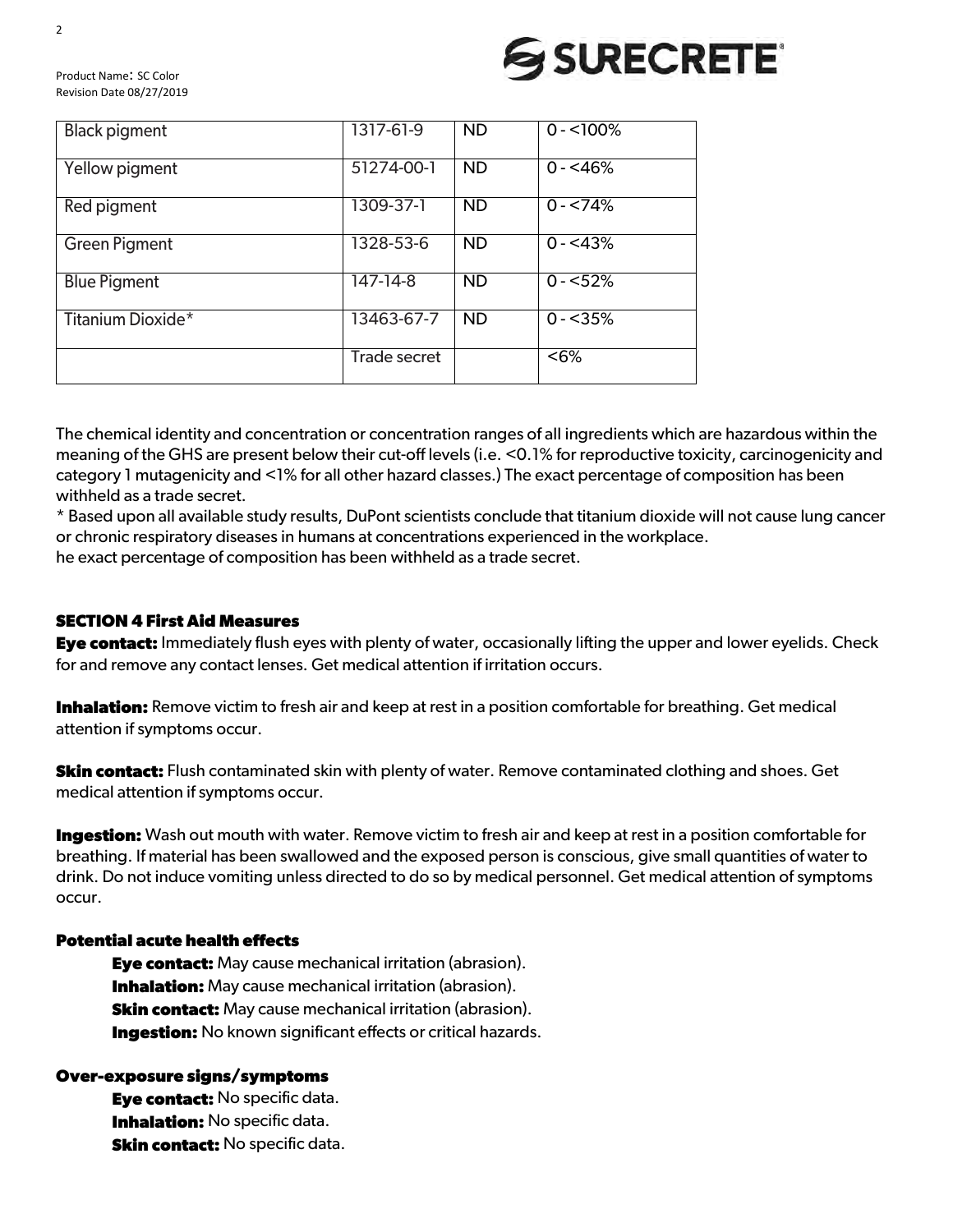3

## **SSURECRETE**

**Ingestion:** No specific data.

#### **Potential chronic health effects**

Long-term exposure to high concentrations of dust containing iron oxide can cause a benign condition termed "pulmonary siderosis." This condition is not associated with any physical impairment of lung function.

**Notes to physician:** Treat symptomatically. No specific treatment.

**Protection of first-aiders:** No special measures required.

#### **SECTION 5 Fire Fighting Measures**

**Extinguishing Media:** Non-combustible. All extinguishing media can be used. Use suitable media appropriate for the surrounding fire.

**Special Hazards:** None.

#### **Unusual Fire and Explosion Hazard:** None.

**Advice for firefighters:** Firefighters should wear protective clothing and use equipment that is suitable for the materials involved in the surrounding fire. Promptly isolate the scene by removing all persons from the vicinity of the incident if there is a fire. No action shall be taken involving any personal risk or without suitable training.

#### **SECTION 6 Accidental Release Measures**

**Personal precautions:** Avoid dust generation. Keep unnecessary and unprotected personnel away from spill. Do not touch or walk through spilled material. Put on appropriate protective equipment.

**Environmental precautions:** Avoid dispersal of spilled material and runoff from contact with soil, waterways, drains and sewers.

**Methods for clean-up:** Dry spills may be scooped up. Attempt to prevent dry product (dust) from becoming airborne. Wet product may be scraped up and placed in appropriate disposal containers. Allow wet product to dry before disposal. Do not flush down drains.

#### **SECTION 7 Handling and Storage**

**Handling:** Avoid breathing dust. Remove contaminated clothing and protective equipment before entering eating areas. Workers should wash hands and face before eating, drinking and smoking. Put on appropriate personal protection equipment. Eating, drinking and smoking should be prohibited in areas where this material is handled, stored and processed.

**Conditions of safe storage:** Store in accordance with local regulations. Store in original container protected from direct sunlight in a dry, cool and well-ventilated area, away from incompatible materials (see section 10) and food and drink.

Keep container tightly closed and sealed until ready for use. Containers that have been opened must be carefully resealed and kept upright to prevent leakage. Do not store in unlabeled containers. Use appropriate containment to avoid environmental contamination. Empty containers or liners may retain some product residues.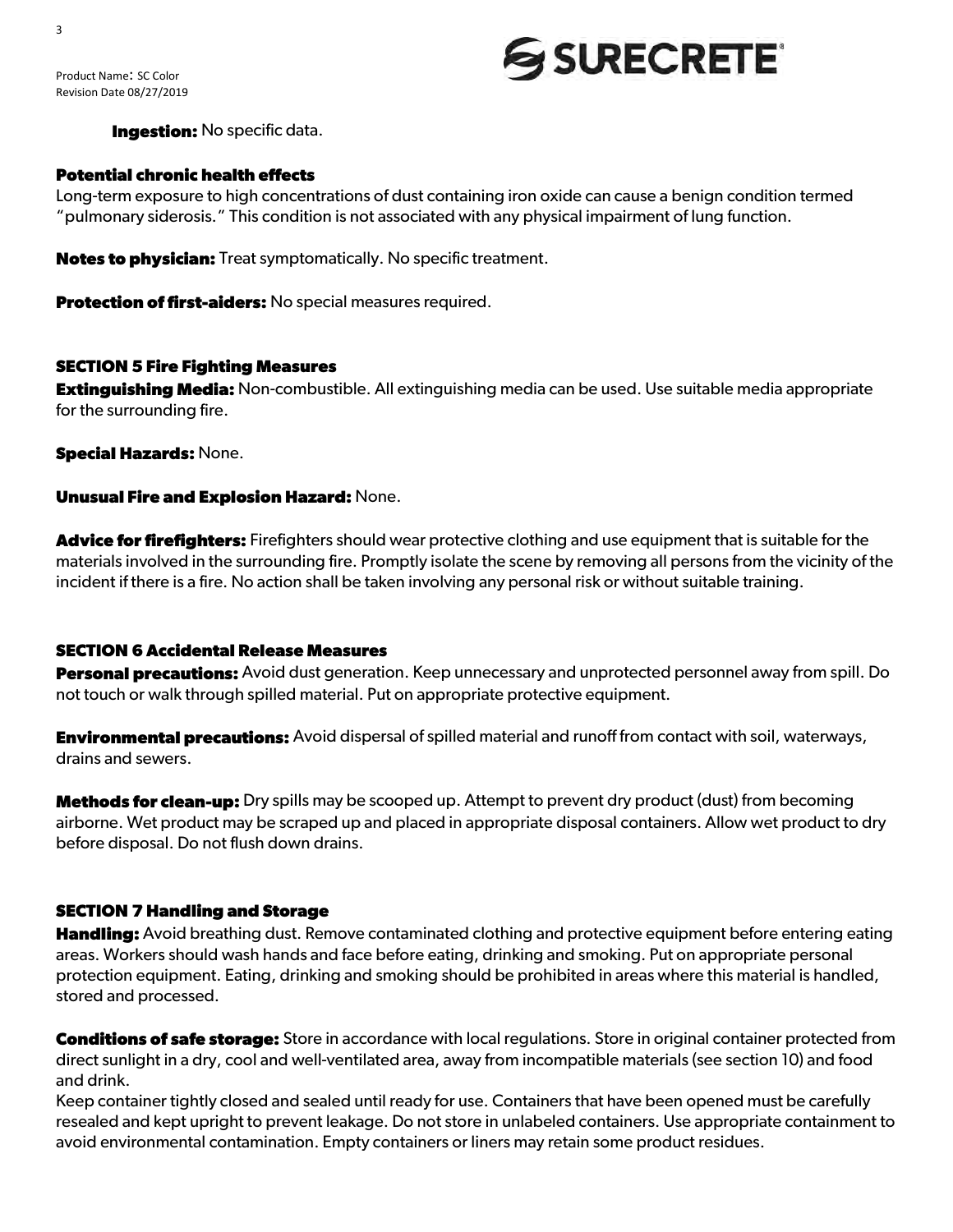### **SECTION 8 Exposure Control / Personal Protection**

#### **Exposure limit values:**

Product Name: SC Color Revision Date 08/27/2019

| <b>Component</b>                      | <b>Value / Source</b> |                                              |                                                   |                    |
|---------------------------------------|-----------------------|----------------------------------------------|---------------------------------------------------|--------------------|
| Limestone                             | <b>PEL</b>            | $15mg/m^3$<br>(total dust)                   | $5mg/m^3$<br>(respirable fraction)                | OSHA <sub>Z1</sub> |
| <b>Titanium Dioxide</b><br>13463-67-7 | <b>TWA</b>            | 4mg/m <sup>3</sup><br>(total dust)           | $1 \text{mg}/\text{m}^3$<br>(respirable fraction) | <b>JSOH OEL's</b>  |
| <b>Titanium Dioxide</b><br>13463-67-7 | <b>TWA</b>            | $10mg/m^3$                                   | No data available                                 | <b>ACGIH</b>       |
| Green pigment<br>1328-53-6            | <b>TLV</b>            | $0.5 \text{mg/m}^3$<br>(respirable fraction) | No data available                                 | <b>ACGIH</b>       |
| Green pigment<br>1328-53-6            | PEL                   | $0.5 \,\mathrm{mg/m^3}$<br>(total dust)      | No data available                                 | <b>OSHA</b>        |
| <b>Blue pigment</b><br>147-14-8       | <b>TLV</b>            | $0.5 \text{mg/m}^3$<br>(respirable fraction) | No data available                                 | <b>ACGIH</b>       |
| Blue pigment<br>147-14-8              | <b>PEL</b>            | $0.5 \,\mathrm{mg/m^3}$<br>(total dust)      | No data available                                 | <b>OSHA</b>        |

#### **Exposure Controls**

*Appropriate engineering controls:* Use mechanical ventilation (dilution and local exhaust) to control exposure within applicable limits.

#### **Personal Protective Equipment**

*Eye/face protection:* Safety glasses with side shields or goggles. In extremely dusty environments, wear unvented or indirectly vented goggles to avoid eye irritation or injury.

*Skin protection:* Wear impervious clothing to eliminate skin contact. Where needed wear boots that are impervious to water to eliminate foot and ankle exposure. Wear impervious gloves to eliminate skin contact.

*Respiratory protection:* If engineering controls do not maintain airborne contaminant concentrations at a level which is adequate to protect worker health, an approved respirator may be appropriate. Respirator selection, use and maintenance must be accordance with regulatory requirements.

*Hygiene Measures:* Handle in accordance with good industrial hygiene and safety practice.

**Potential environmental effects:** Not considered to be harmful to aquatic life.

#### **SECTION 9 Physical and Chemical Properties**

#### **General**

Physical state: powder Color: varies Odor: no distinct odor Odor Threshold: Not available

#### **Safety Data**

pH in water: 6 -10.2 (5% water suspension)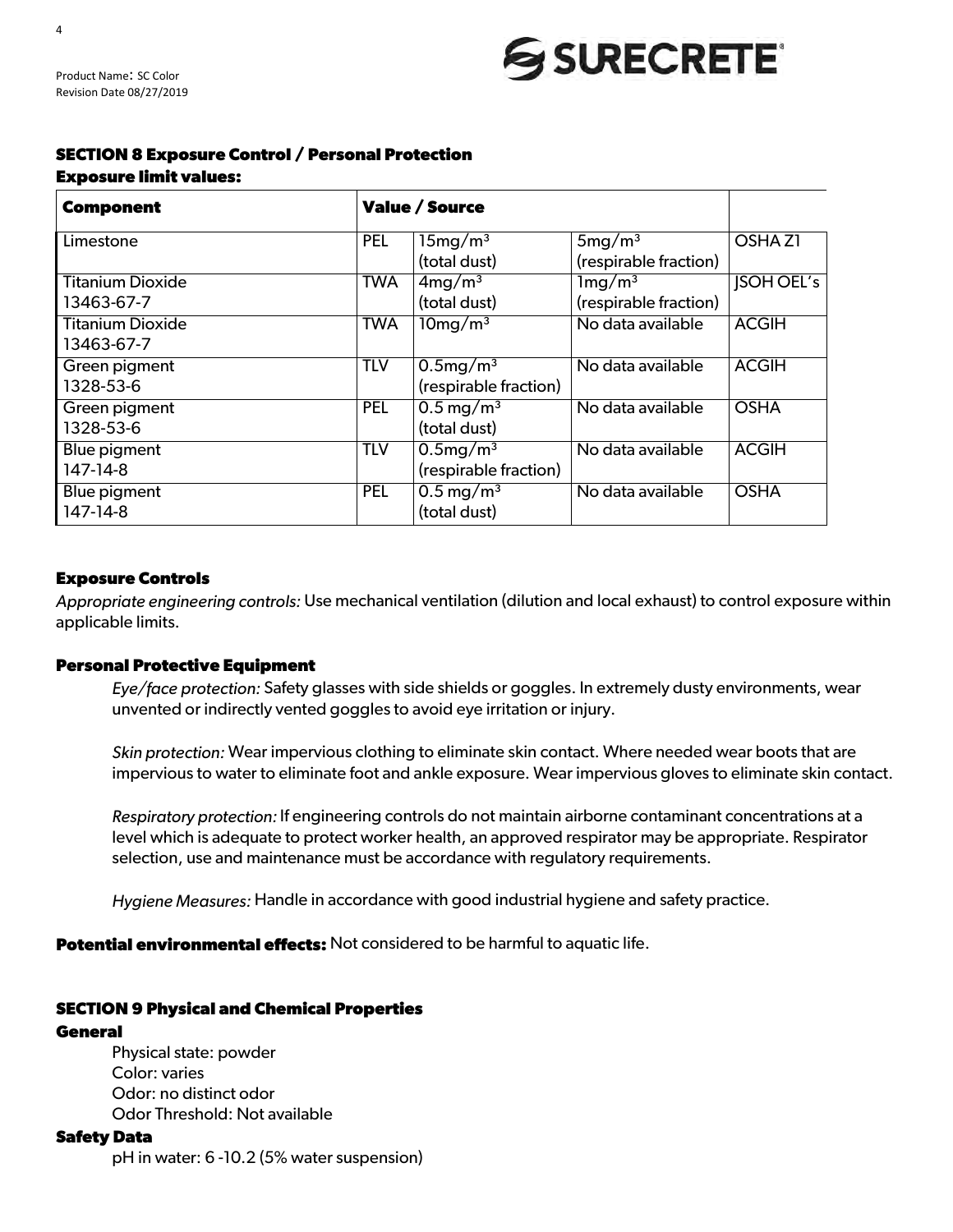Product Name: SC Color Revision Date 08/27/2019

> Melting point: Not available Boiling point: Not available Flash point: Not available Freeze Point: Not available Evaporation rate: Not applicable Vapor pressure (mm Hg.): Not applicable Water solubility: Not available Vapor density (air = 1): Not applicable Relative density:  $2.7 - 4.5$  g/cm<sup>3</sup>

#### **SECTION 10 Stability and Reactivity**

**Chemical stability:** Stable under normal storage conditions.

**Possibility of Hazardous reactions:** None under normal conditions of storage and use.

**Conditions to avoid:** No specific data.

**Incompatible materials:** Strong acids.

**Hazardous decomposition products:** None.

#### **SECTION 11 Toxicological Information**

#### **Component Information**

| <b>Chemical Name</b>                  | <b>Oral LD50</b>     | <b>Inhalation LC50</b>                    |
|---------------------------------------|----------------------|-------------------------------------------|
| Limestone<br>1317-65-3                | 6450 mg/kg (Rat)     | No data available                         |
| <b>Titanium Dioxide1</b><br>3463-67-7 | $>$ 5000 mg/kg (Rat) | No data available                         |
| <b>Black pigment</b><br>1317-61-9     | $>$ 5000 mg/kg (Rat) | No data available                         |
| Yellow pigment<br>51274-00-1          | >10000 mg/kg (Rat)   | $>$ 195 g/m <sup>3</sup> 2 weeks<br>(Rat) |
| Red pigment<br>1309-37-1              | >5000 mg/kg (Rat)    | $>$ 210 g/m <sup>3</sup> 2 weeks<br>(Rat) |
| Green pigment<br>1328-53-6            | $>$ 10 g/kg (Rat)    | No data available                         |
| Blue pigment<br>147-14-8              | $>$ 10 g/kg (Rat)    | No data available                         |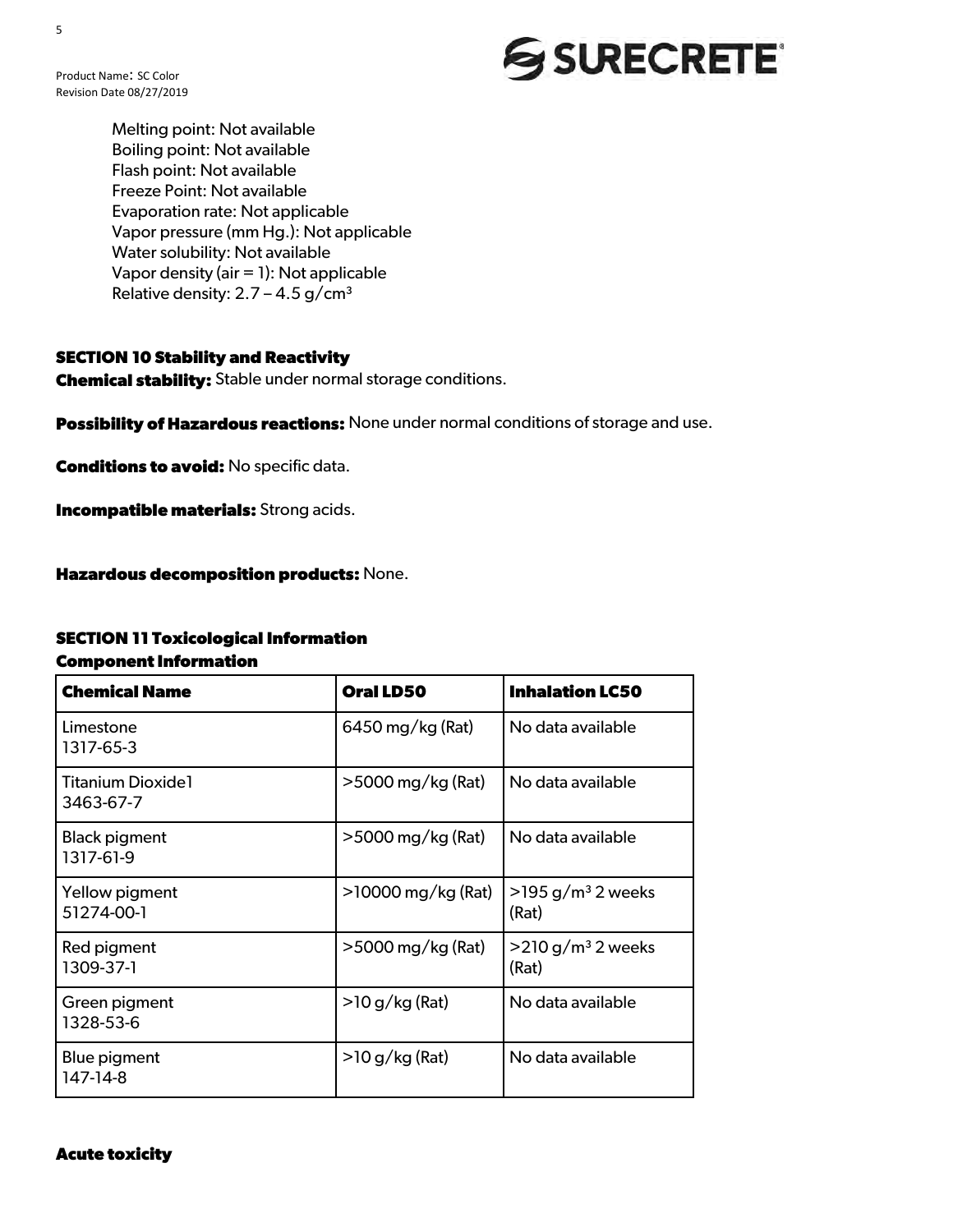Product Name: SC Color Revision Date 08/27/2019

| <b>Route of Exposure</b> | <b>Conclusion / Remarks</b>                   |  |  |
|--------------------------|-----------------------------------------------|--|--|
| <i>Inhalation</i>        | May cause irritation                          |  |  |
| Ingestion                | May cause burns to mouth, throat and stomach. |  |  |
| <b>Skin</b>              | Dries skin and mucous membranes.              |  |  |
| Eye                      | Slightly irritating, not classified.          |  |  |

#### **Sensitization:** Does not cause sensitization.

#### **Mutagenicity:** No data available.

**Carcinogenicity:** Based upon all available study results, DuPont scientists conclude that titanium dioxide will not cause lung cancer or chronic respiratory diseases in humans at concentrations experienced in the workplace.

**Reproductive toxicity:** No data available.

#### **Specific target organ toxicity- single exposure:** None **Specific target organ toxicity- repeated exposure:** No data available.

**Aspiration Hazard:** No data available.

#### **SECTION 12 Ecological Information**

| <b>Chemical</b><br><b>Name</b> | <b>CAS No</b> | <b>Fish</b><br><b>LC50</b>              | <b>Algae/aquatic plants</b><br><b>EC50</b>         | <b>Crustacea EC50</b>                         |
|--------------------------------|---------------|-----------------------------------------|----------------------------------------------------|-----------------------------------------------|
| <b>Titanium Dioxide</b>        | 13463-67-7    | Pimephales promelas<br>1000 mg/L<br>96h | Pseudokirchneriella<br>subcapitata 61 mg/L<br>72 h | Daphnia magna<br>1000 mg/L<br>48h             |
| <b>Black pigment</b>           | 1317-61-9     | Danieo rerio<br>100000 mg/L<br>96 h     | No data available                                  | Daphnia magna<br>10000 mg/L<br>48h            |
| Yellow pigment                 | 51274-00-1    | Danieo rerio<br>100000 mg/L<br>96h      | No data available                                  | Daphnia magna<br>$100 \,\mathrm{mg/L}$<br>48h |
| Red pigment                    | 1309-37-1     | Danieo rerio<br>50000 mg/L<br>96h       | No data available                                  | Daphnia magna<br>$100 \,\mathrm{mg/L}$<br>48h |
| <b>Green Pigment</b>           | 1328-53-6     | Danieo rerio<br>10000 mg/L<br>96h       | No data available                                  | No data available                             |
| <b>Blue Pigment</b>            | 147-14-8      | Danieo rerio                            | No data available                                  | No data available                             |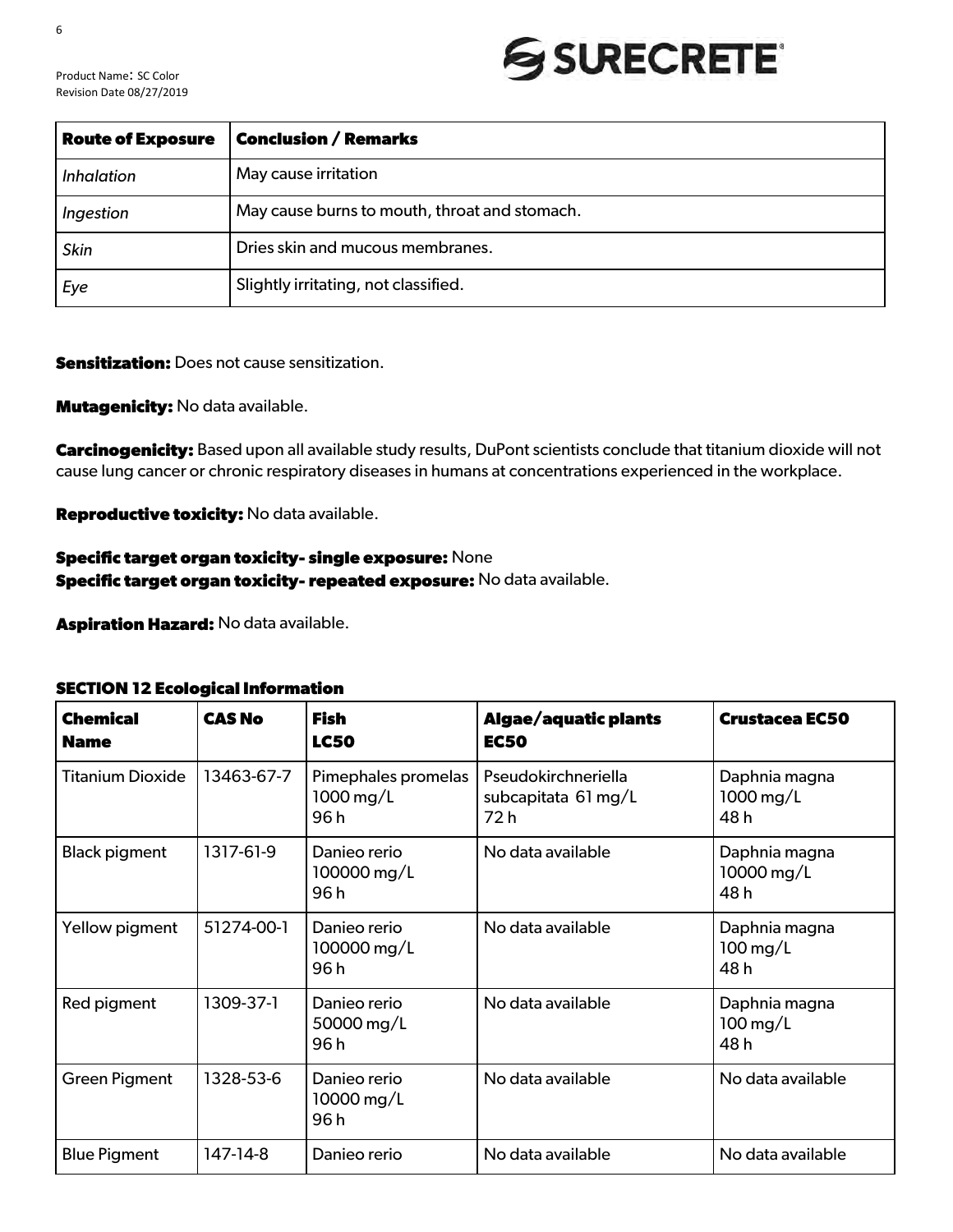

| ിററററ<br>10000 mg/L<br>96 h |  |
|-----------------------------|--|
|                             |  |

**Persistence and degradability:** No data available.

**Bio accumulative potential:** None

**Mobility in soil:** No data available.

**Other adverse effects:** No data available.

#### **SECTION 13 Disposal Considerations**

**Methods of disposal:** Dispose of contents/container in accordance with local/regional/national/international regulations.

#### **Section 14 Transport Information**

**DOT:** This product is not regulated for transport. **ARD/RID:** This product is not regulated for transport. **IMDG:** This product is not regulated for transport. **IATA:** This product is not regulated for transport.

#### **SECTION 15 Regulatory Information**

**US federal regulations:** This product is not hazardous according to OSHA 29 CFR 1910.1200. All components are on the U.S. EPA TSCA Inventory List.

**TSCA Section 12(b) Export Notification (40 CFR 707, Subpt. D):** Not regulated.

**OSHA Specifically Regulated Substances (29 CFR 1910.1001-1050):** None.

**CERCLA Hazardous Substance List (40 CFR 302.4):** not listed

**Superfund Amendments and Reauthorization Act of 1986 (SARA) Hazard Categories:** None **SARA 302 Extremely hazardous substance:** Not listed. **SARA 311/312 Hazardous chemical:** Not listed. **SARA 313 (TRI reporting):** None.

**Clean Air Act (CAA) Section 112 Hazardous Air Pollutants (HAPs) List:** Not regulated. **Clean Air Act (CAA) Section 112(r) Accidental Release Prevention (40 CFR 68.130):** Not regulated.

**Clean Water Act (CWA) Section 112(r) (40 CFR68.130):** Not regulated. **Safe Drinking Water Act (SDWA):** Not regulated.